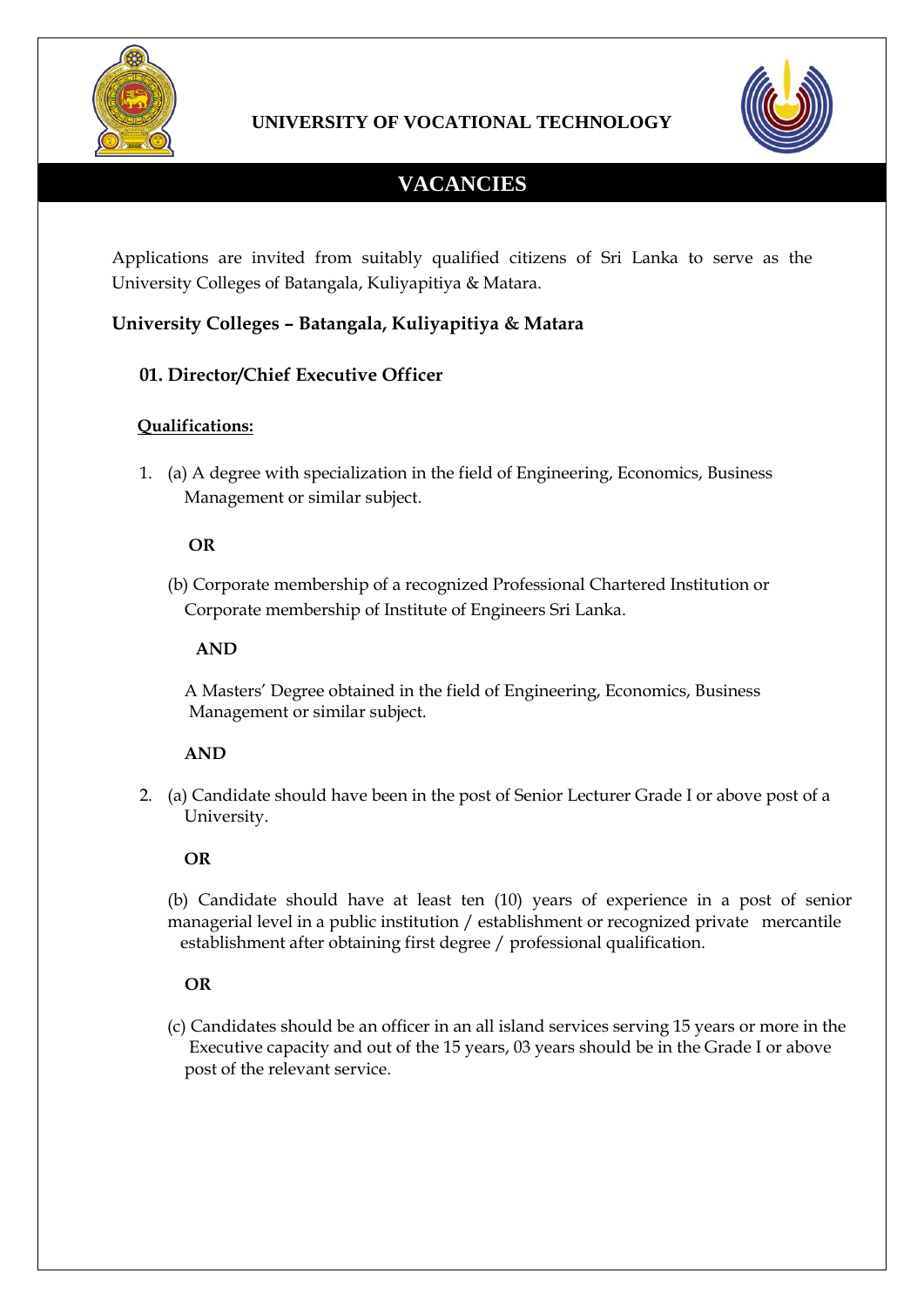#### **Salary Scales & other benefits**

Three years contract with an initial salary of Rs. 100,000/- per month with an annual increment of Rs.10,000/-

Other benefits,

Selected candidates will become contributors to the Employees Provident Fund and Employees' Trust Fund. Further, the Position is entitled to,

- Assigned Vehicle
- Fuel Allowance
- Communication Allowance
- Interim Allowance (DMS Circular 01/2015)

#### **Age Limit.**

Not less than Thirty Five (35) years and not more than Fifty Four (54) years.

 **The upper age limit will not be considered for the candidates who are presently employed in Higher Educational Institutions, Government Corporations and Government Departments.**

#### **Selection Procedure:**

Structured Interview

#### **Every applicant,**

- I. Should be a citizen of Sri Lanka.
- II. Should be physically and mentally fit to discharge the duties of the post well and to serve in any part of the island.
- III. Should be of excellent moral character.

#### **General Instructions:**

- The post applied for should be marked on the top left-hand corner of the envelope.
- The candidates who apply for more than one post should submit separate applications for each post.
- Applicants presently employed in Higher Educational Institutions, Government Departments, and Government Corporations should submit a letter with the application indicating the consent of the Head of the Institution to release him/her from the service.
- Applications that are not received through proper channels will not be considered.
- The duly completed applications on prescribed forms together with copies of relevant qualifications etc., should be sent under Registered Cover to reach the Vice Chancellor, University of Vocational Technology, No 100, Kandawala, Rathmalana, on or before 31.05.2022
- Applications received after the closing date, incomplete or which are not in the prescribed format as on the university website, and applications without supporting documents (degree certificates, academic transcripts, service certificates, etc.) will not be considered.